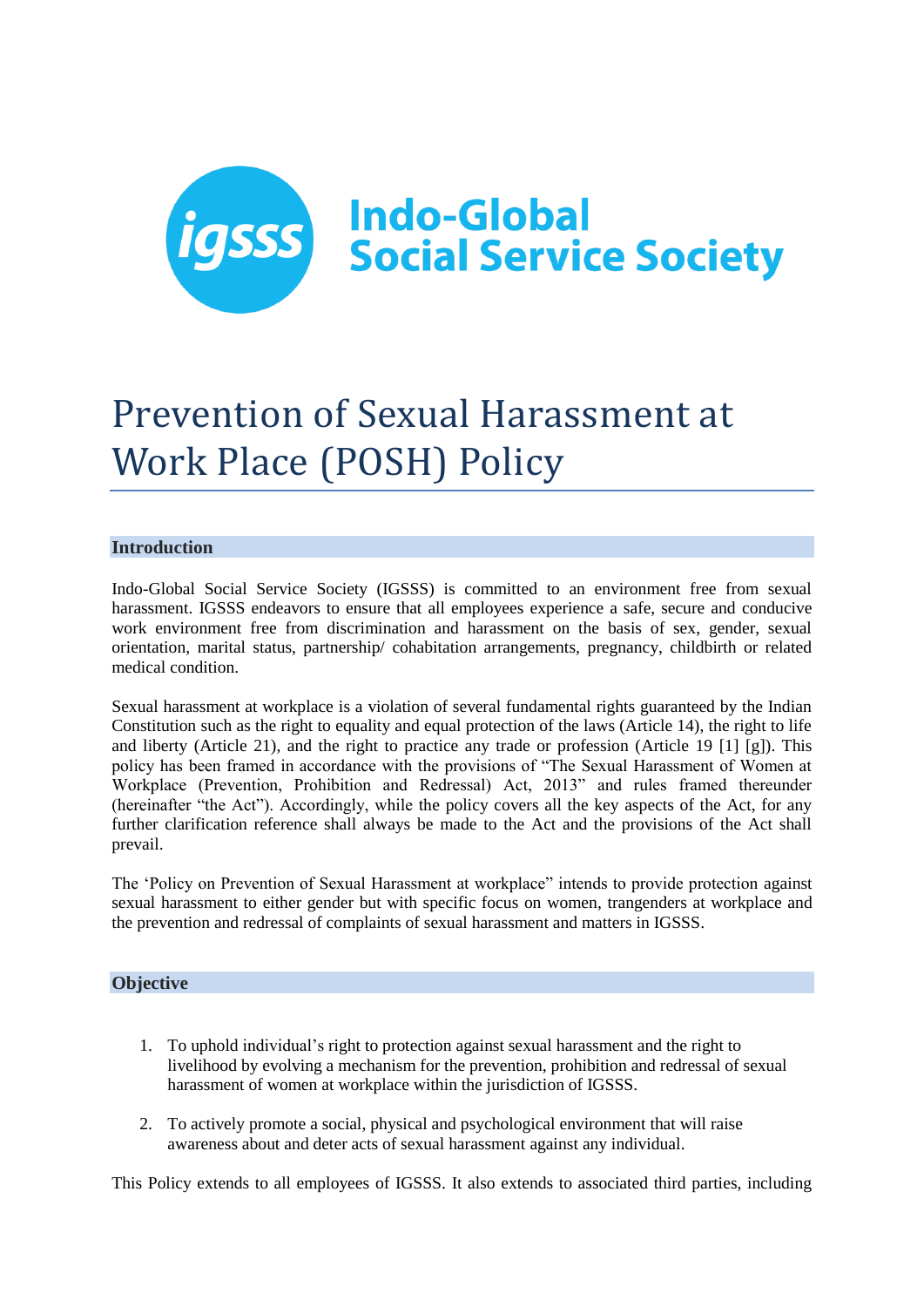contractors, consultants, partners who are clients, from indulging in sexual harassment. It further prohibits its employees and associated third parties, including Clients, from using any technology or services provided for official use by the Organisation, for purposes of sexual harassment.

# **Definitions**

**Aggrieved Person -** means in relation to a workplace, of any age whether employed or not, who alleges to have been subjected to any act of sexual harassment by the Respondent.

**Workplace -** In addition to the place of work [all IGSSS offices, Project locations] it shall also include any place where the aggrieved person or the respondent visits in connection with his/her work, during the course of and/or arising out of employment/ contract/ engagement with IGSSS, including transportation provided for undertaking such a journey.

**Organization-** means IGSSS situated at 28, Institutional Area, Lodi Road, New Delhi (Head Office), as also Regional Offices, Branch Offices and Project locations.

**Employee** - It means a person employed at a workplace, in this case IGSSS, for any work on regular, temporary, ad hoc or daily wages basis, either directly or through an agent, including a contractor, with or, without the knowledge of the principal employer, whether for remuneration or not, or working on a voluntary basis or otherwise, whether the terms of employment are express or implied and includes a co-worker, a contract worker, probationer, trainee, apprentice or called by any other such name.

**Internal Complaints Committee** - The Committee constituted by the organization as per this Policy.

**Respondent** - He / She is a person against whom the complaint has been made.

**Employer** - A person responsible for the management, supervision and control of the workplace.

#### **Meaning of Sexual Harassment and Sexually Oriented Behaviour**

'Sexual Harassment', includes any unwelcome sexually determined behaviour, direct or by implication, and includes physical contact and advances, a demand or request for sexual favours, sexually coloured remarks, showing pornography, any other unwelcome physical, verbal or nonverbal conduct of a sexual nature. Sexually Oriented behaviour shall mean and include but not limited to things mentioned below:

- 1. Material that is sexual in nature, sexist, sexually explicit and so on and is displayed in the workplace, circulated, or put in someone's workspace or belongings, or on a computer, immobile or on any other machine or on the internet or any other public display system or public place in the work premises.
- 2. Verbal abuse or comments that put down people because of their sex / orientation.
- 3. Comments about people's (women/men) bodies.
- 4. Tales of sexual exploits.
- 5. Graphic descriptions pornography.
- 6. Pressure for dates.
- 7. Sexually explicit gestures.
- 8. Unwelcome touching and hugging.
- 9. Sexist and insulting remarks.
- 10. Sexist jokes and cartoons.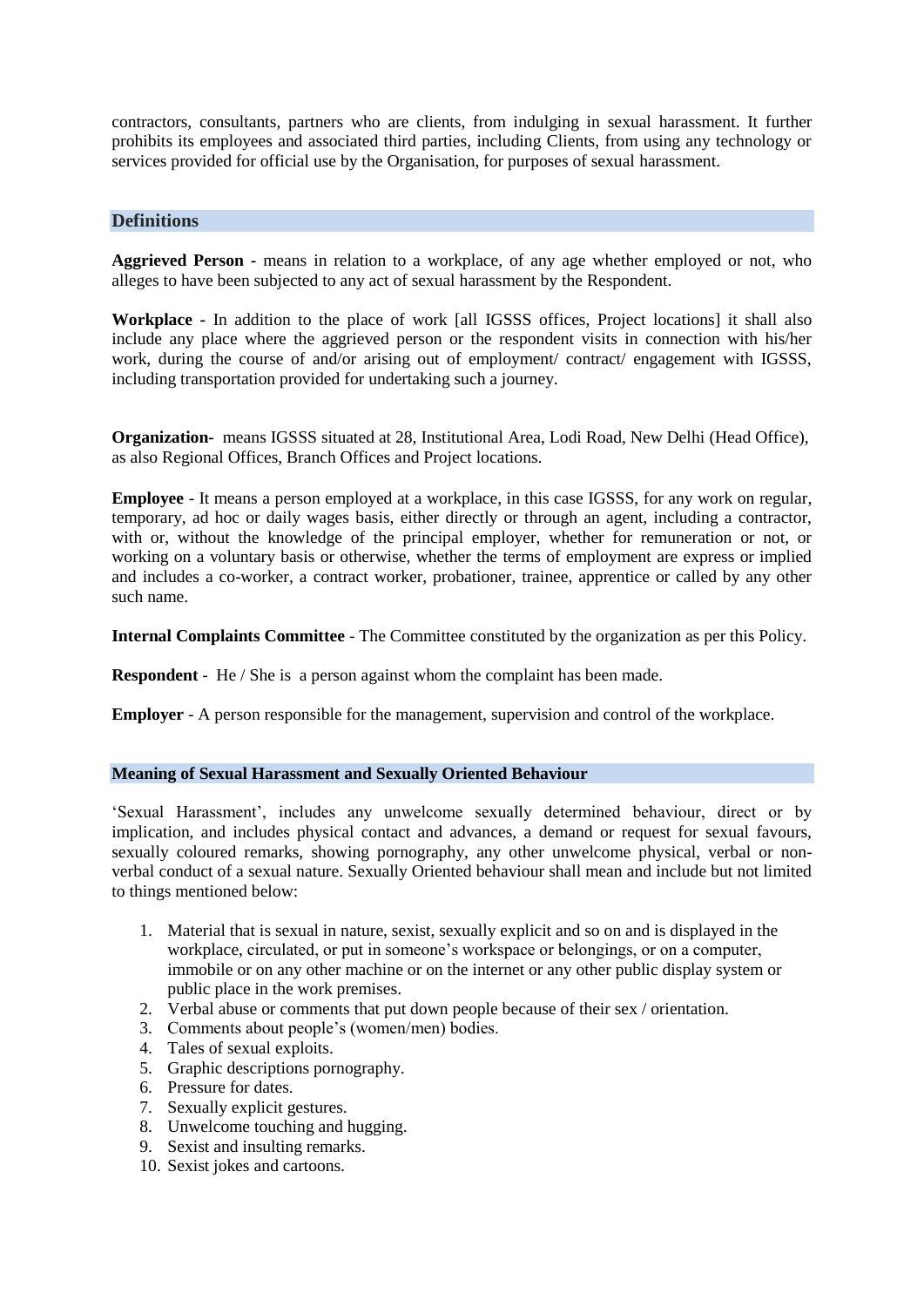- 11. Displaying pornography in the workplace.
- 12. Insisting that workers wear revealing clothing.
- 13. Inappropriate gifts.
- 14. Discussion of one's partner's sexual life.
- 15. Lewd and threatening letters.
- 16. "Accidentally" brushing sexual parts of the body.
- 17. Pressing or rubbing up against a person.
- 18. Indecent exposure.
- 19. Subtle or overt pressure for sexual favours.
- 20. Soliciting sexual services.
- 21. Demanding sexual services.
- 22. Sexual or physical contact, such as kissing or touching.
- 23. Intrusive questions about sexual activity.
- 24. Sexual assault.
- 25. Repeated sexual invitations when the person invited has refused/ignored similar invitations.
- 26. Coerced sexual intercourse (e.g., as a condition of employment).

The following circumstances among other circumstances if it occurs or is present in relation to or connected with any act or behaviour of sexual harassment may amount to sexual harassment.

- 1. Implied or explicit promise of preferential treatment in the persons employment/promotion;
- 2. Implied or explicit threat of detrimental treatment in the persons employment/promotion; or
- 3. Implied or explicit threat about the persons present or future employment/promotion status; or
- 4. Interferes with work or creating an intimidating or offensive or hostile work environment for the persons; or
- 5. Humiliating treatment likely to affect the person's health or safety.

Sexual Harassment" should not be confused with simple friendly behaviour, if these are mutually desired and accepted. The difference between friendly behaviour and sexual harassment is that sexual harassment is an unwelcome act.

#### **Prevention and Redressal Mechanism**

IGSSS has formed an Internal Complaints Committee. The details of the committee members are in the Annexe 1.

#### **Scope of the Internal Complaints Committee**

If any staff / associate is alleged of making sexual harassment/discrimination on the basis of gender within the organisation or outside the organisation then the Complaints Committee will look into the issue in all seriousness. The Complaints Committee can also look into cases where an outsider indulges in sexual harassment towards an employee of IGSSS or discriminates against him/her/it within the workplace and work area of IGSSS or during the adequate discharge of duties by the employee including official travel during duty. The Complaints Committee can also hear cases of lack of gender sensitive policies/facilities at the work place or in intervention areas and take steps to address such problems. The committee shall mandatory meet 3 times a year to review and discuss. This will be apart from hearing meetings.

#### **Composition of ICC**

The Complaints Committee will be headed by a woman and not less than half of its members will be women. The members can be IGSSS staff/functionary and a prominent outsider who has knowledge/expertise on the issue of sexual harassment/gender discrimination to prevent the possibility of undue pressure or influence from within the organisation. Five people will be selected/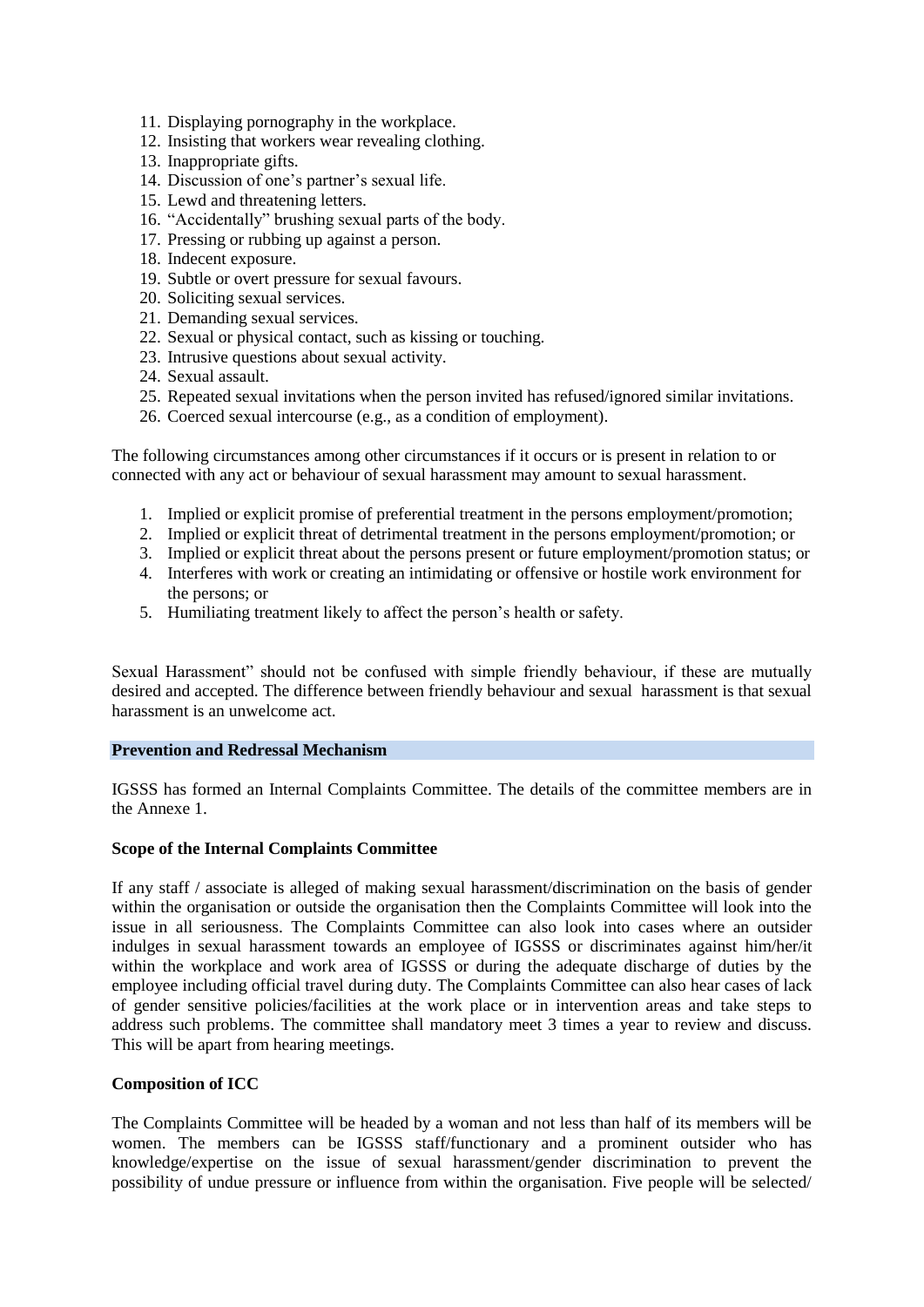elected to the Complaints Committee where three people will be female and two will be male. The Presiding Officer will always be a woman employed at a senior level in the workplace from amongst the employees. Every Member of the ICC shall hold office for such period not exceeding three years from the date of their nomination, as may be specified by IGSSS Board of Governors.

The External Member on the ICC will be paid suitable remuneration for holding/attending proceedings of the ICC; it would include reimbursement of any travel costs related to participation in the meetings of the ICC

# **Tenure of the Internal Complaint Committee & Quorum**

The tenure of the ICC will be for three years. If somebody resigns or is terminated, the vacancy will be immediately filled, within a month by nomination from Executive director. Reconstitution of the Complaints Committee for any reason shall be immediately informed to all concerned by way of circulars/notices. Three (3) will be the quorum. If the quorum is not there at any meeting it shall be adjourned for not more than three days. If at the subsequent meeting a quorum is still not there the meeting shall proceed with those who are present. The proceedings or such a meeting cannot be challenged on the ground on the ground of absence of quorum.

#### **Refusal, removal, or disqualification from the ICC**

- 1. No person who is an aggrieved employee, witness or defendant in a Complaint of sexual harassment may participate in Committee deliberations. Any Committee member charged with sexual harassment in a written Complaint must step down as member of the Committee during the duration of the inquiry into that Complaint.
- 2. It is forbidden to disclose, publish, or make known the contents of any Complaint and/or inquiry proceedings – including making known the details of any Complaint, or the aggrieved woman's name and personal details – to the media, press, or public. If any member of the ICC is found to have breached confidentiality, they will be removed from the ICC, and subject to appropriate disciplinary action by the Organization.
- 3. If any criminal proceeding or disciplinary action is pending or in force against an ICC member, such member should be removed from the ICC.

# **Eligibility for Filing a Complaint**

All the allegations of sexual harassment/discrimination by a working associate/ project staff/programme associate/functionary or volunteer/consultant of IGSSS may be filed before the Complaints Committee. In case of the involvement of an outsider the complainant may also take recourse to other measures available according to the laws of the land. Such external investigation will run parallel to the organizational procedures, and the committee is committed to support the process. This committee and its actions do not impinge on the fundamental rights of the victim as laid down in the Constitution of India and any rights available under the Protection of Human Rights Act, 1993. As is laid down by the Court, "In case of third-party harassment, where sexual harassment occurs as a result of an act or omission by any third party or outsider, the employer and person-incharge will take all steps necessary and reasonable to assist the affected person in terms of support and preventive action."

#### **Disseminating and Publicising**

The names and contacts of the ICC members will be displayed at a prominent place at the workplace, as also shall be intimated to all employees with regular circulars / e-mails. The ICC shall also be additionally responsible for the active dissemination of the Policy and will engage in awareness generation workshops on sexual harassment for all employees within the Organization. Also efforts will be made to translate / simplify policy for the staff for better understanding of staff. A copy of this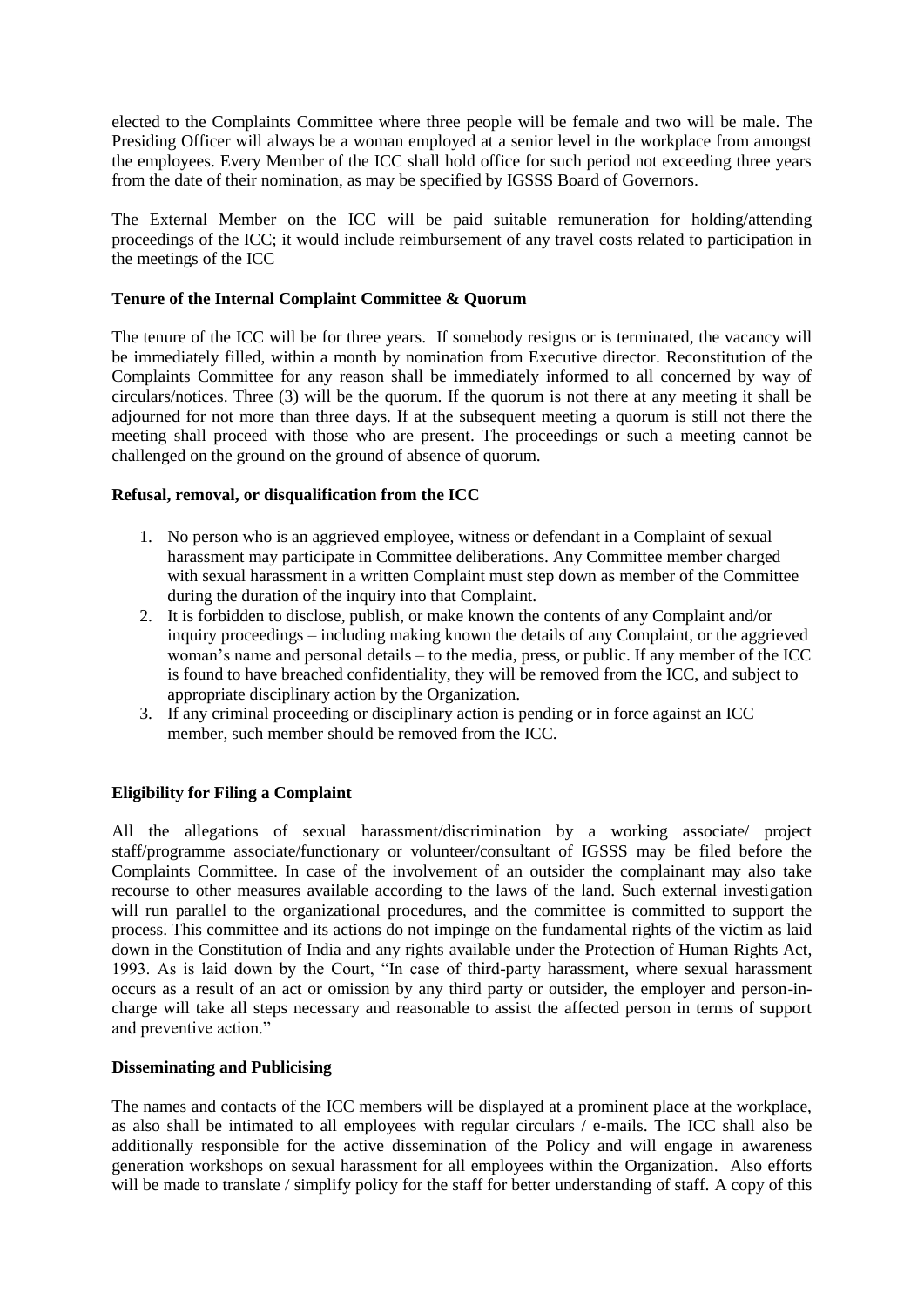Policy shall be given to all employees and to all new recruits and they shall sign a statement acknowledging that they have received, read, understood and shall abide by the Policy.

# **Complaint Filing Procedure**

Any employee experiencing sex/ gender/ sexuality related discrimination or harassment must report using the redressal mechanism mentioned here :

- Report any perceived harassment to the reporting officer or the HR Manager or to a member of the ICC, within 90 days of occurrence of the incident. However, IGSSS is open to investigating old cases too as sometimes victims gather courage very late.
- If the manager is the Respondent, then the employee should report the matter directly to HR Manager or to a member of the ICC.
- The Complaint shall be made preferably in writing along with supporting evidences. In case the aggrieved person is unable to do so, the ICC should facilitate the same, as mentioned earlier.
- An Aggrieved Woman can use the following listed mechanism to report the matter:
	- o By sending an email.
	- o By personally meeting any member of the ICC and submitting a written copy of the Complaint.
- Where the Aggrieved person is unable to make a complaint on account of his/her physical incapacity, a complaint may be filled by-
	- His/her relative or a friend; or
	- His/her co-worker; or
	- an officer of National Commission for Woman or State Women's Commission; or
	- any person who has knowledge of the incident, with the written consent of the Aggrieved Associate;
- Where the Aggrieved Associate is unable to make a complaint on account of his/her mental incapacity, a complaint may be filled by:
	- His/her relative or friend; or
		- a special educator; or
		- a qualified psychiatrist or psychologist or
		- The guardian or authority under whose care he/she is receiving treatment or care; or
		- any person who has knowledge of the incident jointly with his/her relative or friend or a special educator or qualified psychiatrist or psychologist or guardian or authority under whose care he/she is receiving treatment or care;
- Where the Aggrieved Associate for any other reason is unable to make a complaint, a complaint may be filed by any person who has knowledge of the incident, with the written consent of the Aggrieved Associate;
- Where the Aggrieved Associate is dead, a complaint may be filled by any person who has knowledge of the incident, with the written consent of the legal heir of the Aggrieved Associate.

#### **Dealing with the Complaint**

- Once the Complaint is received, it will be kept strictly confidential by the ICC.
- The ICC Chairperson should convene a meeting after receiving such a Complaint at the earliest, subject to the availability of other ICC members.
- Complaints Committee will nominate the three members within them who will constitute the Inquiry Committee.
- 
- At least one of the Inquiry Committee members shall be a woman.<br>• No nerson against whom a complaint is made shall be part of the In • No person against whom a complaint is made shall be part of the Inquiry Committee.
- The Respondent will be duly informed in writing that a Complaint has been filed against him. He / She will be provided with a copy of the same and will be granted the opportunity of submitting his reply/explanation in writing within 72 hours of the receipt of the Complaint by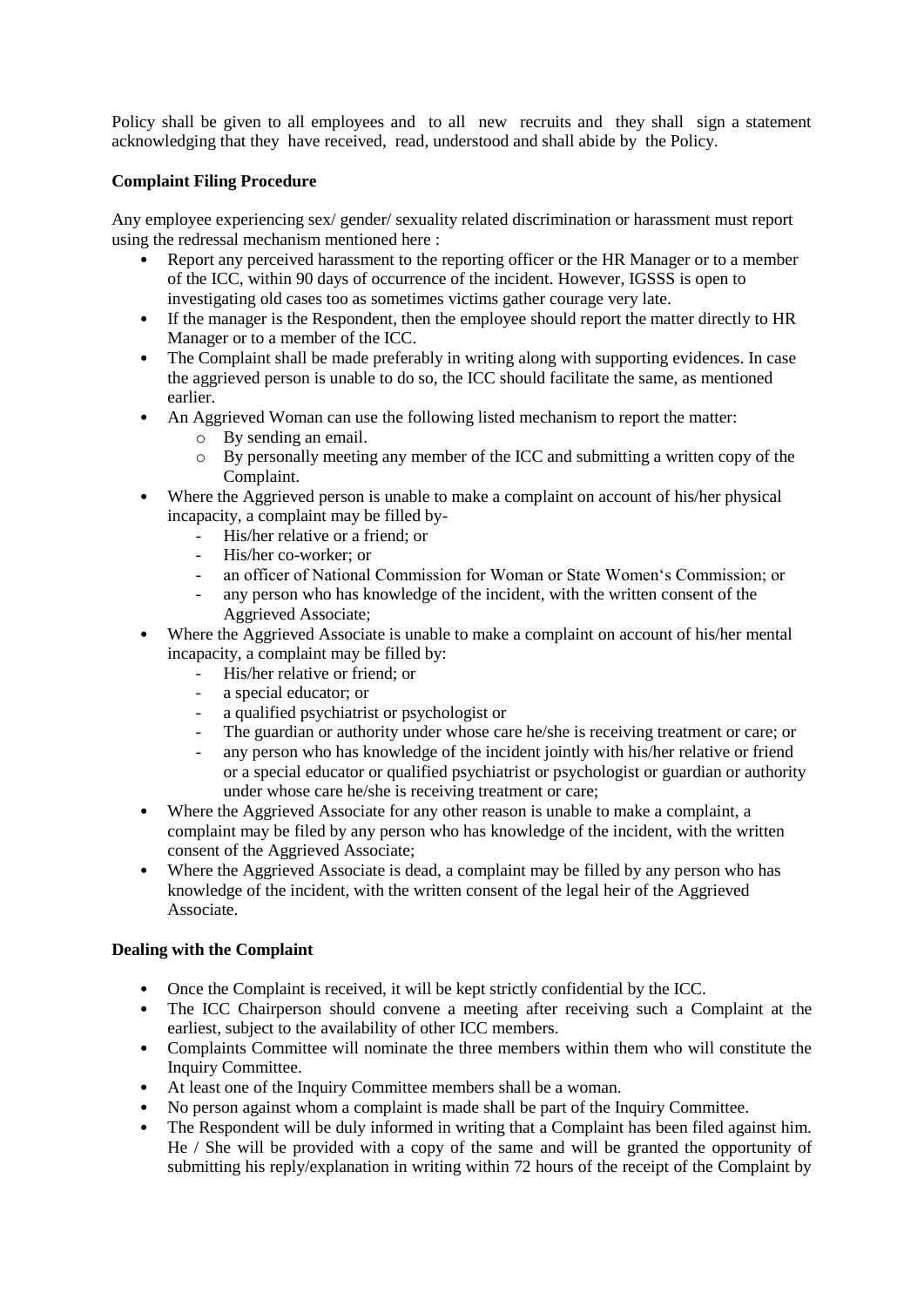him / her.

- The ICC will ensure that a just investigation is undertaken at the earliest, strictly adhering to principles of natural justice and fair play.
- Both the Complainant and the Respondent will submit their respective says/versions, as also their witness and evidence in support of their claims and contentions. If required, the person who has been named as a witness will need to provide the necessary information to assist the ICC in investigating the matter satisfactorily.
- The Complainant and the Respondent shall be informed of the outcome of the investigation only on completion of the proceedings.
- The Investigation shall be normally completed within 90 days of the receipt of the Complaint.
- If the Investigation reveals that the Complainant has been sexually harassed as claimed, the accused will be disciplined accordingly. Hence, punishment will be commensurate to the misconduct committed.
- The inquiry report will be issued within 10 days from the date of completion of the inquiry.
- Appeal against the decision of the ICC is allowed within 90 days of the date of the recommendations.
- The Aggrieved person has the option to seek transfer of the Respondent or his / her own transfer, which will be submitted in writing to the ICC.
- During pendency of the inquiry, on a written request made by the complainant, the committee may recommend to the employer to:
	- Transfer the aggrieved individual or the respondent to any other workplace; or
	- Grant leave to the aggrieved individual of maximum 3 months, in addition to the leave he/she would be otherwise entitled; or
	- Grant such other relief to the aggrieved individual as may found to be appropriate; or
	- Restraint the respondent from reporting on the work performance of the complainant

# **Penalties / Disciplinary Action**

Any employee found guilty of sexual harassment/discrimination or aiding/abetting the same shall be liable to any of the following penalties.

- a) Warning, reprimand or censure along with a written apology with a commitment not to repeat the offence towards the subject and in general.
- b) Fines as decided upon by the Committee.
- c) Stopping one increment or more in salary.
- d) Suspension for a period as determined by the Committee.
- e) Transfer from the place of posting as decided by the Committee. The victim can also seek and get a transfer so as to be out of the influence of the accused.
- f) Demotion/termination of service as decided by the Committee.
- g) In case the complaint is found by the Committee to be false/ vindictive after investigation, the complainant is liable to be cautioned and/or punished as decided by the Committee.
- h) In case of an employee complaining against an outsider, the Committee may decide to instruct/allow the employee to complain to the local administration to get redressal if the employee so desires or if the nature of the complaint is of a more serious nature.
- i) Disciplinary Action shall be ratified by the Executive Director.
- j) The amount collected as fine will be used for achieving the aims and objectives of these guidelines.
- k) The employer is required to act on the recommendation of the Committee within 60 days of receipt of the inquiry report.
- l) If required IGSSS can arrange for counseling and medical treatment of the Aggrieved person.
- m) If directed the Respondent will have to bear 50% of the cost of medical treatment /counseling.

#### **Provision for Appeals**

If the complainant is dissatisfied in the process she or he has all the rights to approach the Head of the organization/ or go the court of law or seek other modes of redressal which are available under the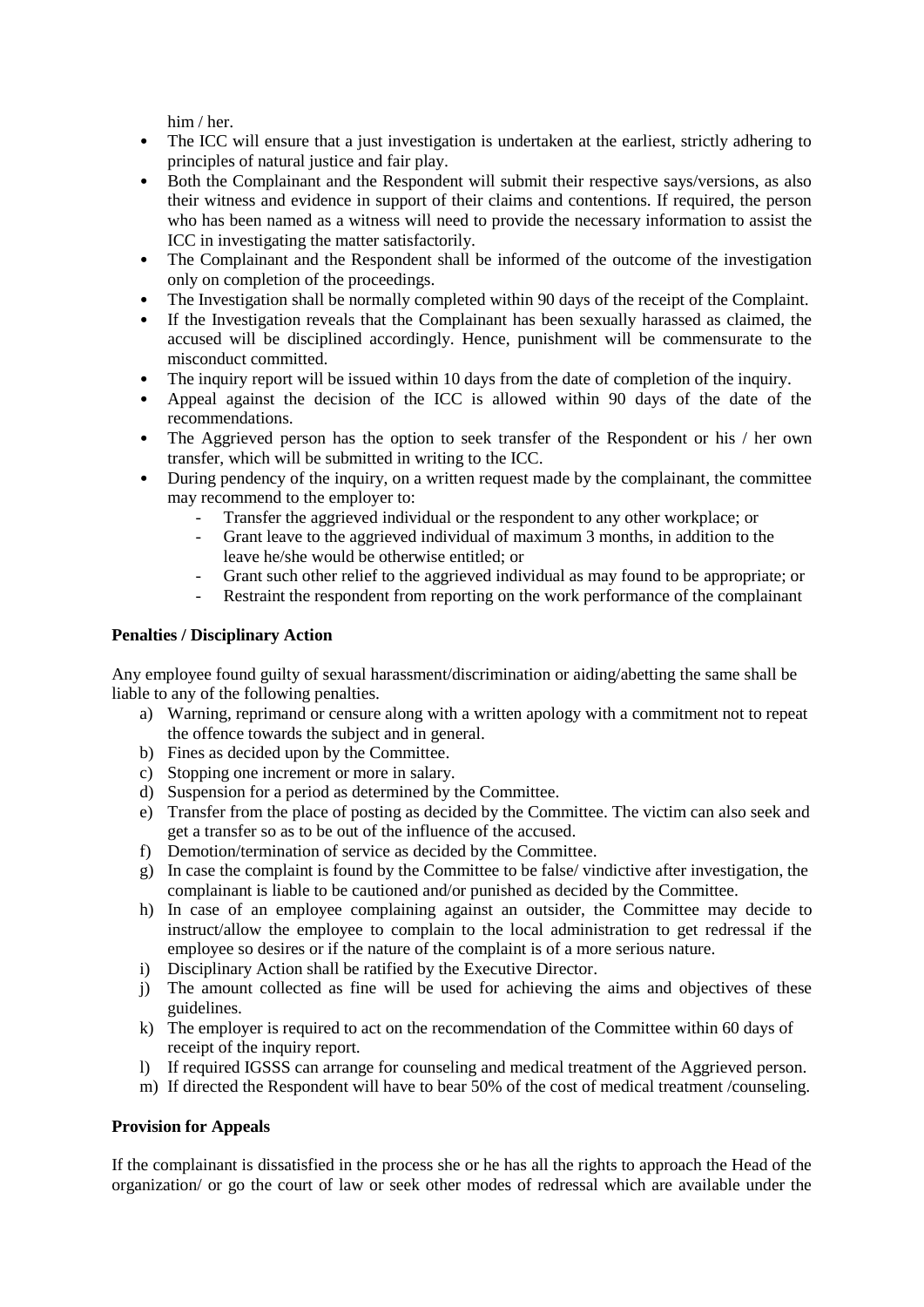laws of the land.

#### **Complaints Unsubstantiated**

Where the committee arrives at the conclusion that the allegation against the respondent has not been proved, it recommends to the employer that no action is required to be taken in this matter. Further, the committee ensures that both parties understand that the matter has been fully investigated, that the matter is now concluded and neither will be disadvantaged within the organization.

#### **Complaints made with Malicious Intent**

This Policy has been evolved as a tool to ensure that in the interest of justice and fair play, our employees have a forum to approach in the event of instances of sexual harassment. However, if on investigation it is revealed that the Complaint was made with a dishonest or malicious intent and with the motive of maligning the Respondent / tarnishing his image in the Organization and to settle personal/professional scores, strict action will be taken against the Complainant. The employees who are victims of sexual harassment may, in addition to the above, seek legal remedies as may be provided under the various laws for the time being in force.

#### **Confidentiality**

During a redress process the Complaints Committee/s are required to assure confidentiality, nonretaliation and recommend interim measures as needed to conduct a fair inquiry. It is forbidden to disclose, publish, or make known the contents of any Complaint and/or inquiry proceedings – including making known the details of any Complaint, or the aggrieved person's name and personal details – to the media, press, or public. If any member of the ICC is found to have breached confidentiality, they will be removed from the ICC, and subject to appropriate disciplinary action by the Organization. The witnesses / whistle blowers identity and testimonial will also be kept confidential.

#### **Protection against Retaliation**

Regardless of the outcome of the Complaint made in good faith, the aggrieved person lodging the Complaint and any person providing information or any witness will be protected from any form of retaliation. While dealing with Complaints of sexual harassment, the ICC shall ensure that the Complainant or the witness are not victimized or discriminated against by the Respondent. The Complainant must report any unwarranted pressures, retaliatory or any other type of unethical behavior from the Respondent during the progress of the investigation to the ICC as soon as possible. ICC will take disciplinary action against any such complaints that are found genuine.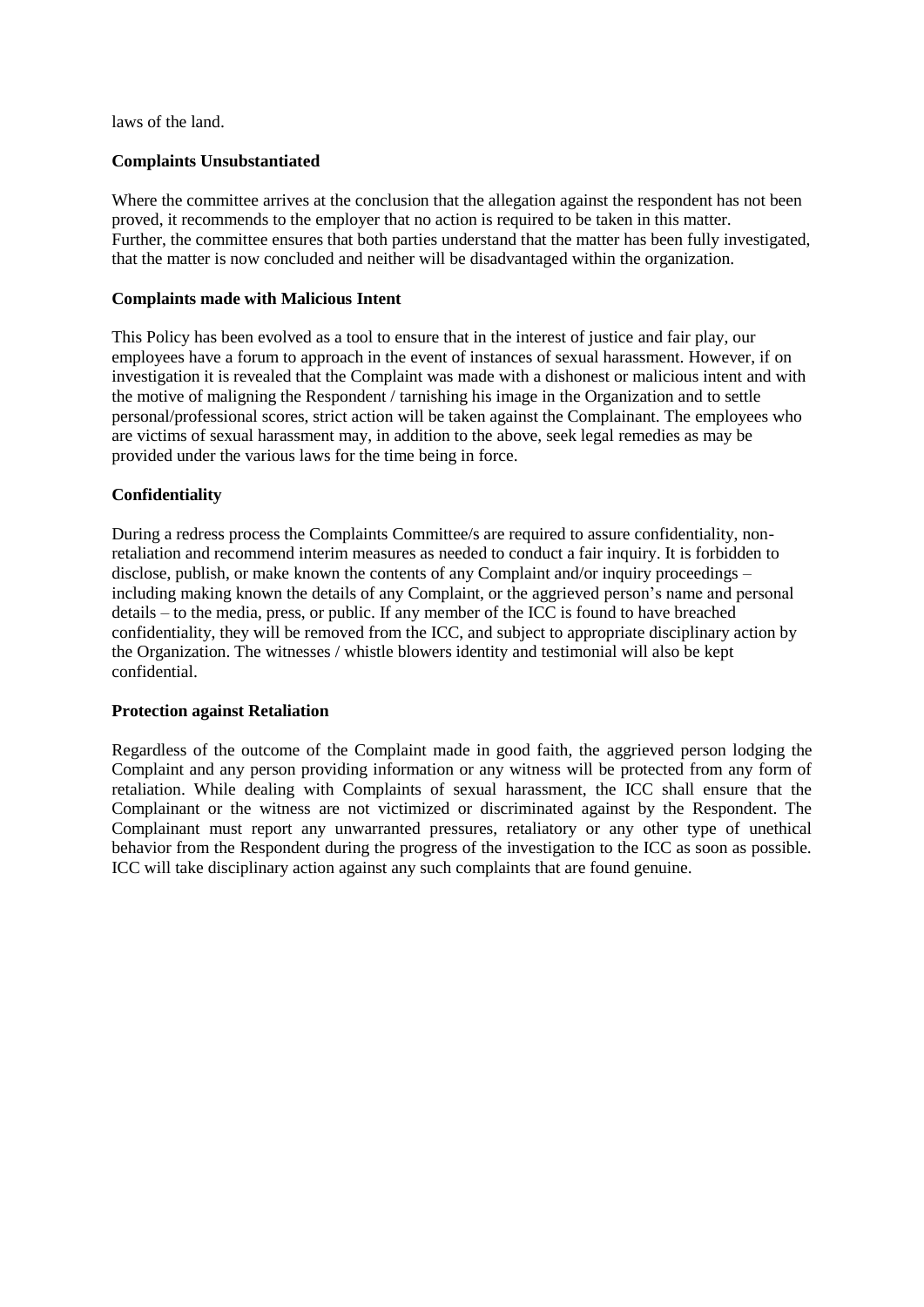# **Annexure 1:**

# **Name and Details of the Internal Complaints Committee Members**

| #              | <b>Name</b>              | <b>Designation</b>                | <b>Company Employee / E-Mail</b><br><b>External Person</b> |                                               | Tel. Number &<br><b>Mobile</b><br><b>Number</b> |
|----------------|--------------------------|-----------------------------------|------------------------------------------------------------|-----------------------------------------------|-------------------------------------------------|
|                | Ms. Shikha<br>Srivastava | <b>Presiding Officer Employee</b> |                                                            | shikha@igsss.net                              | $+91$<br>9560580019                             |
| $\overline{2}$ | Ms Garima Anand Member   |                                   | Employee                                                   | garima@igsss.net                              | +91<br>9958264511                               |
| 3              | Mr. Benny                | Member                            | Employee                                                   | benny@igsss.net                               | $+91$<br>9868553733                             |
| $\overline{4}$ | Ms. Rita Panicker        | Member                            | <b>External Person</b>                                     | ritapanicker@butt +91-11-<br>erfliesindia.org | 26163935,<br>46471000                           |

# **John Peter Nelson Executive Director**

*Date:29.August.2019 Signature* Place: New Delhi

*N.B.ThepolicyisinlinewithTheSexualHarassmentofWomenatWorkplace (Prevention, Prohibitionand Redressal)Act,2013andtheRulesmadethereunderasinforcefrom9.12.2013.*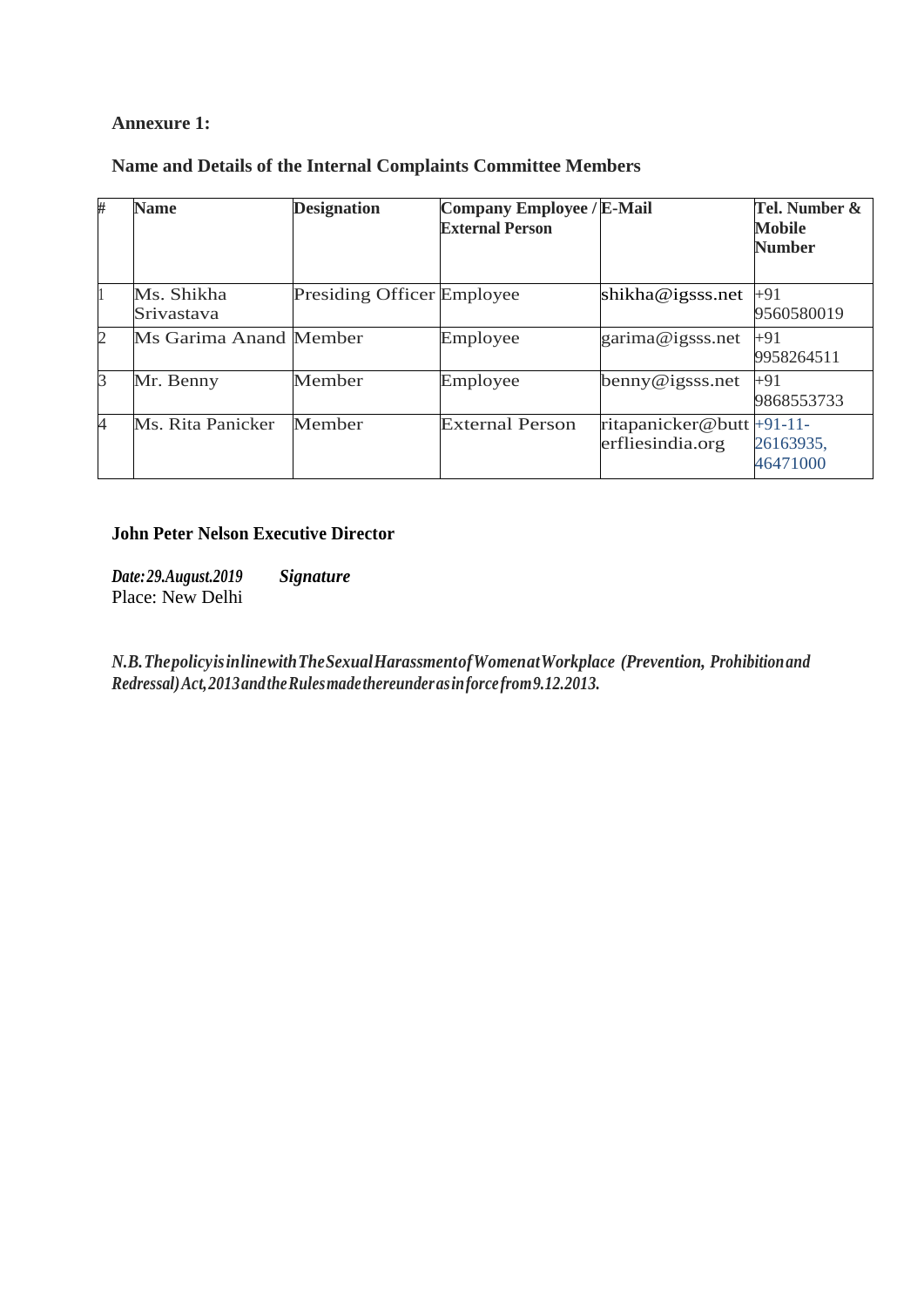# **ANNEXURE 2** *–* **RESPONSIBILITY OF Employee**

The below is only an indicative list of basic Do's and Don'ts and is in no way intended to be construed as an exhaustive list.

Do's

Know IGSSS Policy on Prevention of Sexual Harassment

 $\square$  Be aware of inappropriate behaviours and avoid the same.

 $\Box$  Say —NO if asked to go to places, do things or participate in situations that make you uncomfortable.

 $\Box$  Trust your instincts. Walk away from uncomfortable situations.

 $\square$  Say —NO to offensive behaviour as soon as it occurs.

 $\Box$  Refrain from taking discriminatory actions or decisions which are contrary to the spirit of this policy.

 $\Box$  Maintain confidentiality regarding any aspect of an inquiry to which they may be party to.

#### *Don'ts*

# *Verbal harassment:*

 $\Box$  Sexually suggestive comments or comments on physical attributes.

 $\Box$  Offensive language that insults or demeans a colleague, using terms of endearment.

 $\Box$  Singing or humming vulgar songs.

Requests for sexual favours, sexual advances, coerced acts of a sexual nature.

Requests for dates or repeated pressure for social contact.

 $\Box$  Discussing sexual activities, sexual prowess or intruding on the privacy of an associates.

 $\Box$  Sexually colored propositions, insults or threats.

Graffiti in the office premises*.* 

#### *Nonverbal harassment:*

 $\Box$  Offensive gestures, staring, leering or whistling with the intention to discomfort another.

 $\Box$  Even if not directly done to a particular individual, uttering a word, making a gesture or exhibiting any object with the intention that such word, gesture, or object be heard or seen by associates.

Sounds, gestures, display of offensive books, pictures, cartoons, magazines, calendars or derogatory written materials at one's workplace.

 $\Box$  Showing or mailing pornographic posters, Internet sites, cartoons, drawings.

 $\square$  Suggestive letters, phone calls, SMS, electronic instant messaging or e-mail messages.

#### *Physical harassment:*

□ Physical contact or advances.

Intentional touching of the body, e.g. Hugs, kisses, brushing, fondling, pinching etc. that make others uncomfortable.

 $\Box$  Any displays of affection that make others uncomfortable or are inappropriate at the workplace.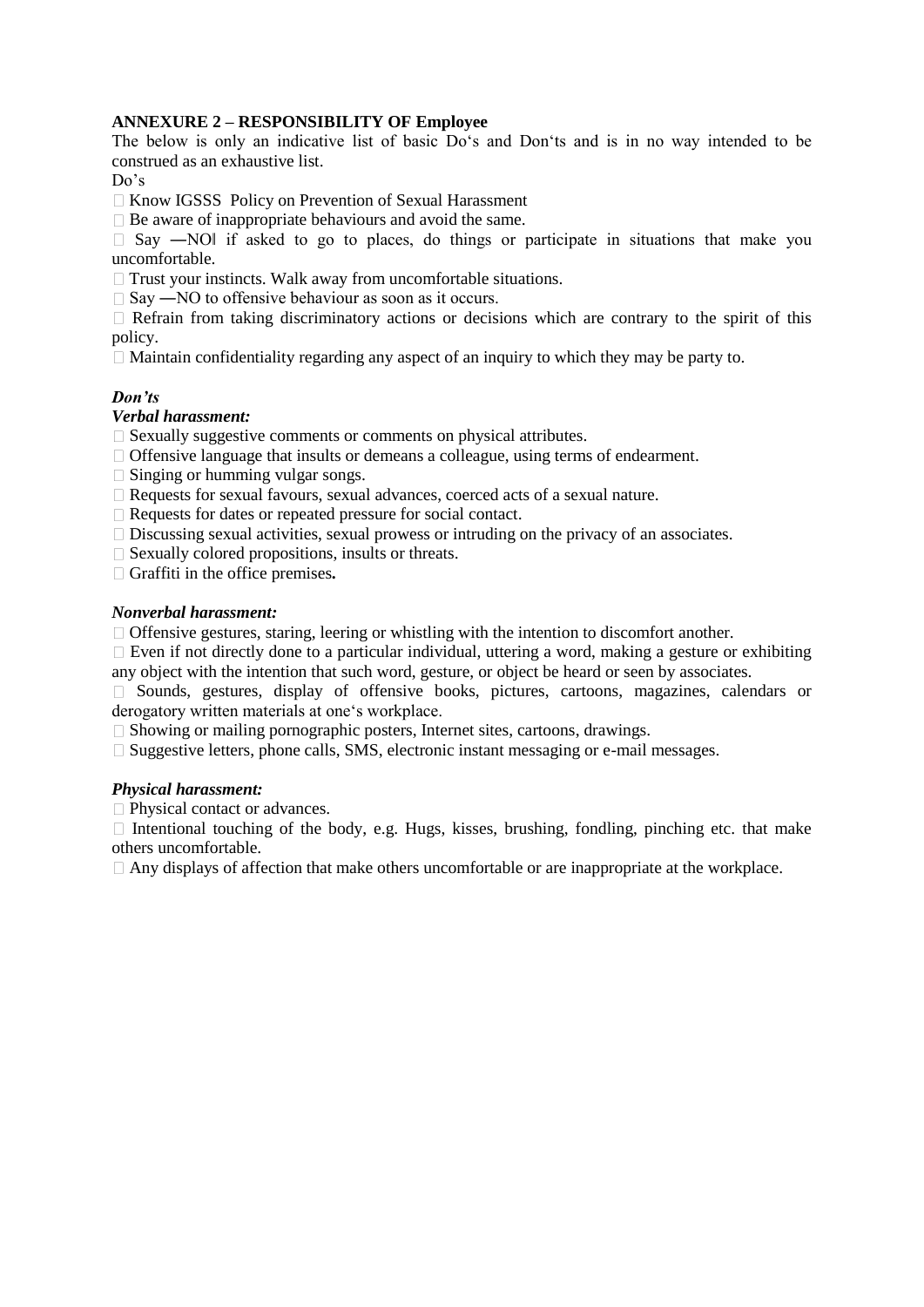

# **ANNEXURE 3 – GUIDELINES FOR INTERNAL COMPLAINTS COMMITTEE**

#### *Role of the Committee:*

- $\Box$  Review the complainant's complaint in a fair and objective manner
- $\Box$  Help the complainant and the respondent find a way of solving the problem
- $\Box$  Determine the facts of the case with the individuals concerned and the witnesses, if any, and prepare a report with the findings
- $\Box$  Be bound in the principle of natural justice and be unbiased in their evaluation

# *In addition to handling complaints of sexual harassment, the committees will also co-ordinate preventive activities to create a sexual harassment free atmosphere via:*

- $\Box$  Common Information mailers
- $\Box$  Floating Articles on the same, from time to time
- $\Box$  display at any conspicuous place in the workplace, the penal consequences of sexual harassments; and the order constituting, the Committee; and

 $\Box$  organize workshops and awareness programmes at regular intervals for sensitizing the employees with the provisions of the Act and orientation programmes for the members of the Committee in the manner as may be prescribed